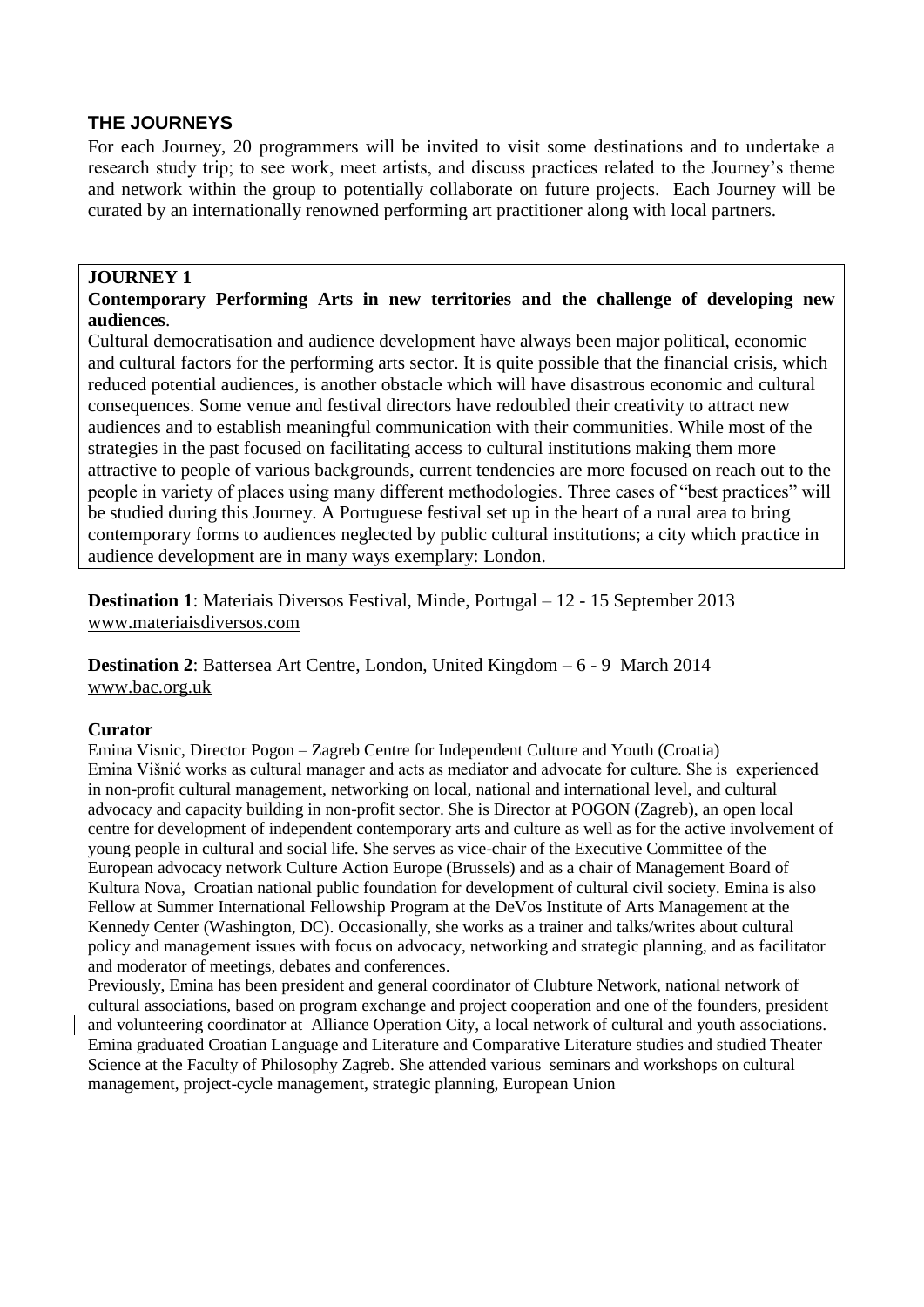# **JOURNEY 2**

# **Performing Arts and Public spaces**

Taking performing arts into the public spaces of a city (weather it is a park, square, shopping mall or a museum) is connected to contemporary trends such as performative intervention, community theatre, site specifics, scenographic installation, relational dramaturgy and similar trends in the contemporary arts. These performative tendencies aim to address our social spaces and our social beings in a new way.

Instead of making performing arts for a closed group of theatre goers – theatre goes out to meet unexpected audiences (that often also become co-makers) in order to connect closer to the society and the every day. Performing in public spaces is often simply affordable, fun way to attract audiences. But performing arts in public spaces also bring new look at the everyday life of the city – making visible and pointing to things that are hidden, that are lacking, or are simply taken for granted. In that sense performing arts need public spaces and public spaces need the performing arts.

The Journey will start in Brussels during Het Theaterfestival and will be connected to a conference, stimulating reflection about the role of (performing) arts and culture in urban development, by providing diverse frameworks for reflection and stimulating exchanges.

# **Destination Brussels PERFORMING ARTS IN PUBLIC SPACES Organised by: VTi, Het Theaterfestival, Kaaitheater**

# **September 4-6**

Recent years and decades, artists and mediators have been experimenting more and more intensively with (performing) arts in public spaces. Motivations can differ greatly: some are researching the possibilities and effects of artistic expressions outside of black boxes or white cubes, some are looking for new exchanges with new audiences, others want to enhance the democratic potential of art as a relatively autonomous zone for reflection in the public sphere, or see art as a driving force in urban development.

The Brussels' Destination aims at stimulating reflection about the role of (performing) arts and culture in public space, by stimulating reflection and exchanges.

In an urban context, how can the performing arts to reconnect local and international networks, work on strategies to improve intercultural exchanges, and discuss the role of arts and culture in urban development (relation to other policy domains)?

- **Wednesday 4 September** -a**rrival and first meeting** of Destination participants moderated by Sodja Lotker.
- On **Thursday 5th of September**, an **international conference** will be organised at Kaaitheater with lectures, workshops, guided tours and performances. With confirmed contributions by a.o. John Jordan, Willi Dorner, Trevor Davies (Metropolis, Copenhagen), Willy Thomas (KVS, Brussels), Riet Steel (University Ghent), Heine Avdal & Yukiko Shinozaki (Fieldworks, Brussels). Moderated by Chris Keulemans (Tolhuistuin, Amsterdam).
- **6 September** –**Further exchanges** between Destinations participants and local practices dealing with innovative local/international networking practices.
- The **performance programme** on **4-6 September** starts from the choices made by the Jury of het Theaterfestival, selecting remarkable Flemish and Dutch pieces of the previous season (ten diverse productions, mostly theater, some dance and performance, some site specific work) and 5 performances for *Circuit X*, a touring circuit for emerging artists playing in cultural centres in Flanders and the Netherlands. The Theaterfestival selection is presented end of May 2013. For the participants of Destination, a tailored subselection will be curated with shows by emerging and established artists from both Flanders and the Netherlands.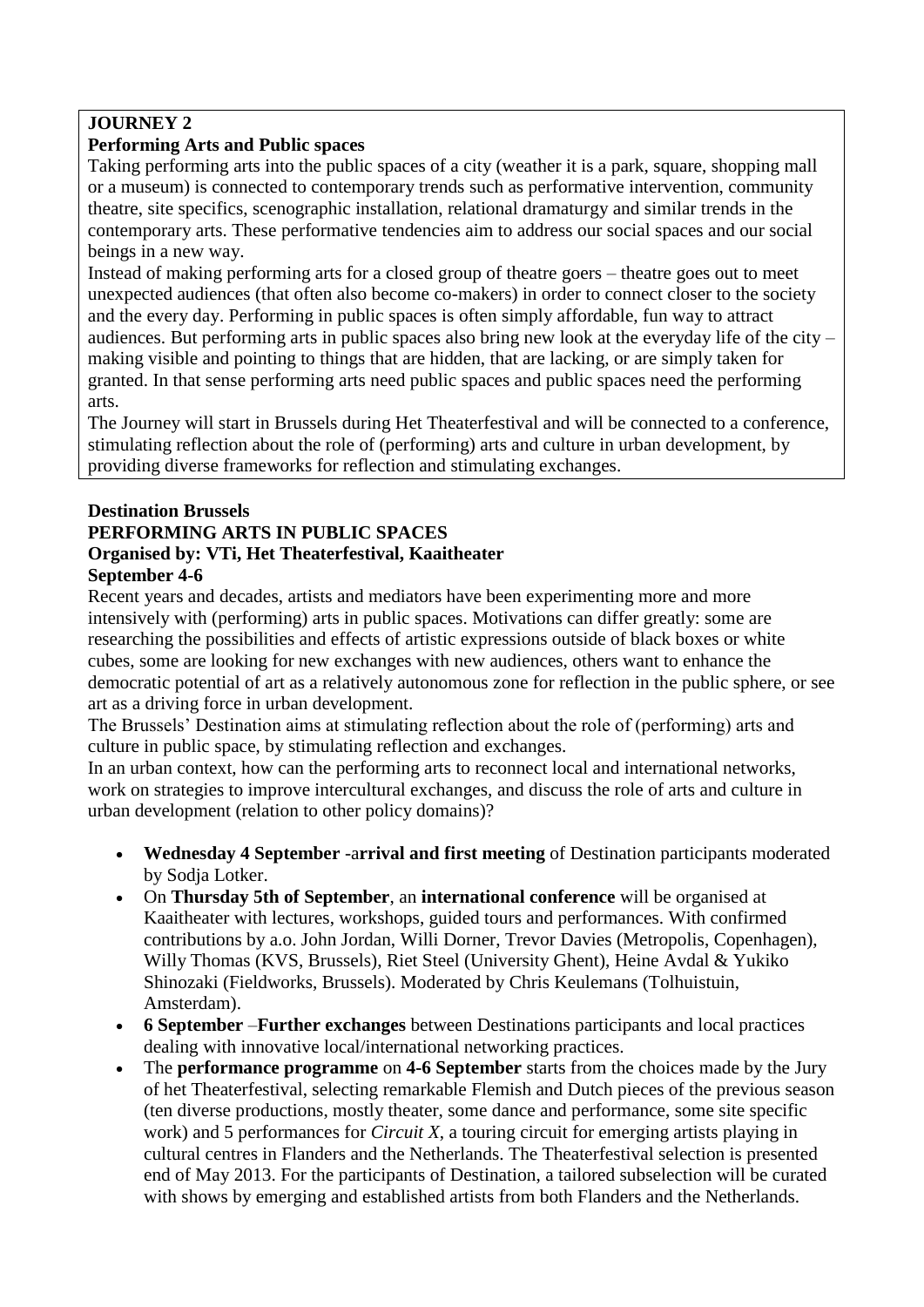## **Destination Warsaw PERFORMING ARTS IN PUBLIC SPACES Organised by Adam Mickiewicz Institute** In collaboration with **Zachęta National Gallery and ISP Instytut Sztuk Performatywnych October 25-27, 2013**

A three day exploratory study visit traveling between history, mythology, and diversity of the city and its inhabitants.

Proposed program gives only a skeleton of events or themes around which live presentations will be added. What matters most to the authors of this program is to implement a few ideas through creating an open, accessible, participatory project to artists, scholars and city inhabitants.

## **Friday, October 25**

## **Warsaw, City of Memory**

A look at the history of the city; its obsession with its often tragic past; conversation A walk through the Ghetto and Muranow District with Elzbieta Janicka, author of "Festung Warsaw".

Performance based on the stories of the district. Conversation with Dariusz Kosinski, scholar, author of the book "Polish Theatrica: the Year of Catastrophy" about performative aspects of national mournings.

a ride through the city in an old street-car- performances created by individual artists

outdoor neighbourhood performance by Zorka Wollny

performance by Teatr Nowy from Krakòw

### **Saturday, October 26**

### **Warsaw Street Life: coffee houses/ urban activism**

Program prepared in collaboration with Grzegorz Lewandowski, founder of famous club/coffeehouse Chłodna 25 / lectures/ performances near Plac Defilad

Performative Action for Malevitch Green Square

Visit to the Right Bank: underserved districts Bródno/ Praga/ ( performing arts featured Park Artystyczny/ komuna warszawa)

Party for inhabitants of the Praga District near Warszawa Wschodnia Train Station

#### **Sunday, October 27**

## **Warsaw: city of exchange: flea markets/ bazaars/ cooperatives/ squats**

A morning visit to the Olympia and Koło bazaars/flea markets where performing art is practiced by ordinary citizens in a game of bargaining and exchange of information.

Performances by local artists.

Walk through the Warsaw Apartment Cooperative and a conversation with a local architect about the model of practice of the cooperative and its prewar plans and postwar fate

Visit to a local squats/ shelter, conversation about urban activism through artistic interventions. performance and social choreography: presentation by artist Wojtek Ziemilski.

Afternoon open session at Zachęta National Gallery : conversation moderated by Sodja Lotker / Pecha Kucha style presentations of ideas of using public space for art.

performance concerning Zacheta historical context

#### **Destination Milan**

# **PERFORMING ARTS IN PUBLIC SPACES**

# **Organised by Uovo performing arts festival**

## **March 21-23, 2014**

This destination aims to reflect on performing arts and public space by first looking at the case of Italy in general and then focusing on the identity of the city of Milan and its cultural landscape particularly interesting because of the strong presence of creative industries.